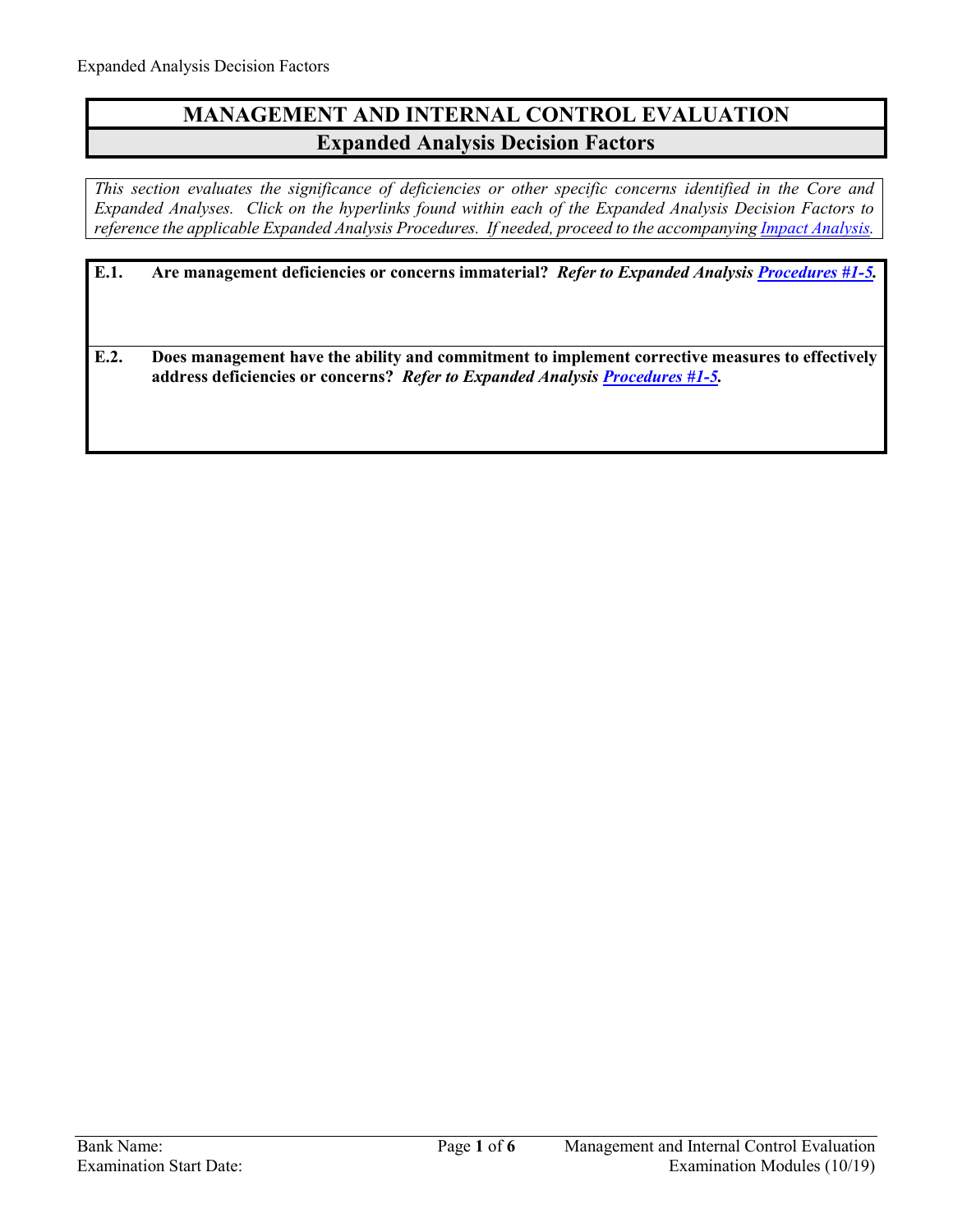# **MANAGEMENT AND INTERNAL CONTROL EVALUATION Expanded Analysis Procedures**

*Generally, procedures used in the Expanded Analysis should target concerns identified in the Core Analysis and Decision Factors. The flexible procedures specified for the Core Analysis also apply to the Expanded Analysis.* 

**Expanded Analysis Procedures**

<span id="page-1-0"></span>**1. Based on the volume and severity of weaknesses, consider citing apparent violations or nonconformance with the** *Interagency Guidelines Establishing Standards for Safety and Soundness***, as appropriate. [1](#page-1-1)**

**2. Determine the significance of insider abuses identified in other modules.** 

- **3. Determine the root cause of examination concerns with management or board oversight. Consider issues such as:** 
	- **Compliance with internal policies and applicable laws and regulations;**
	- **Inconsistencies with general safety and soundness tenets;**
	- **Adequacy of risk management practices, monitoring, management information systems, reporting processes, and audit programs;**
	- **Responsiveness to recommendations from auditors and supervisory authorities;**
	- **Rapid growth, and stressed or changing business conditions;**
	- **Effectiveness of mitigants to manage current business risks;**
	- **Management depth and succession;**
	- **Training and development of internal audit staff; and**
	- **Compensation practices.**
- **4. Assess management and the board's willingness and ability to correct deficiencies.**

**5. Determine whether the viability of the organization is threatened by management's inability to correct problems and implement appropriate risk management practices.**

**End of Expanded Analysis. If needed, Continue to [Impact Analysis.](#page-3-0)**

<span id="page-1-1"></span> $\overline{a}$ **<sup>1</sup> FDIC: 12 CFR Part 364, Appendix A; or FRB: 12 CFR Part 208, Appendix D-1.**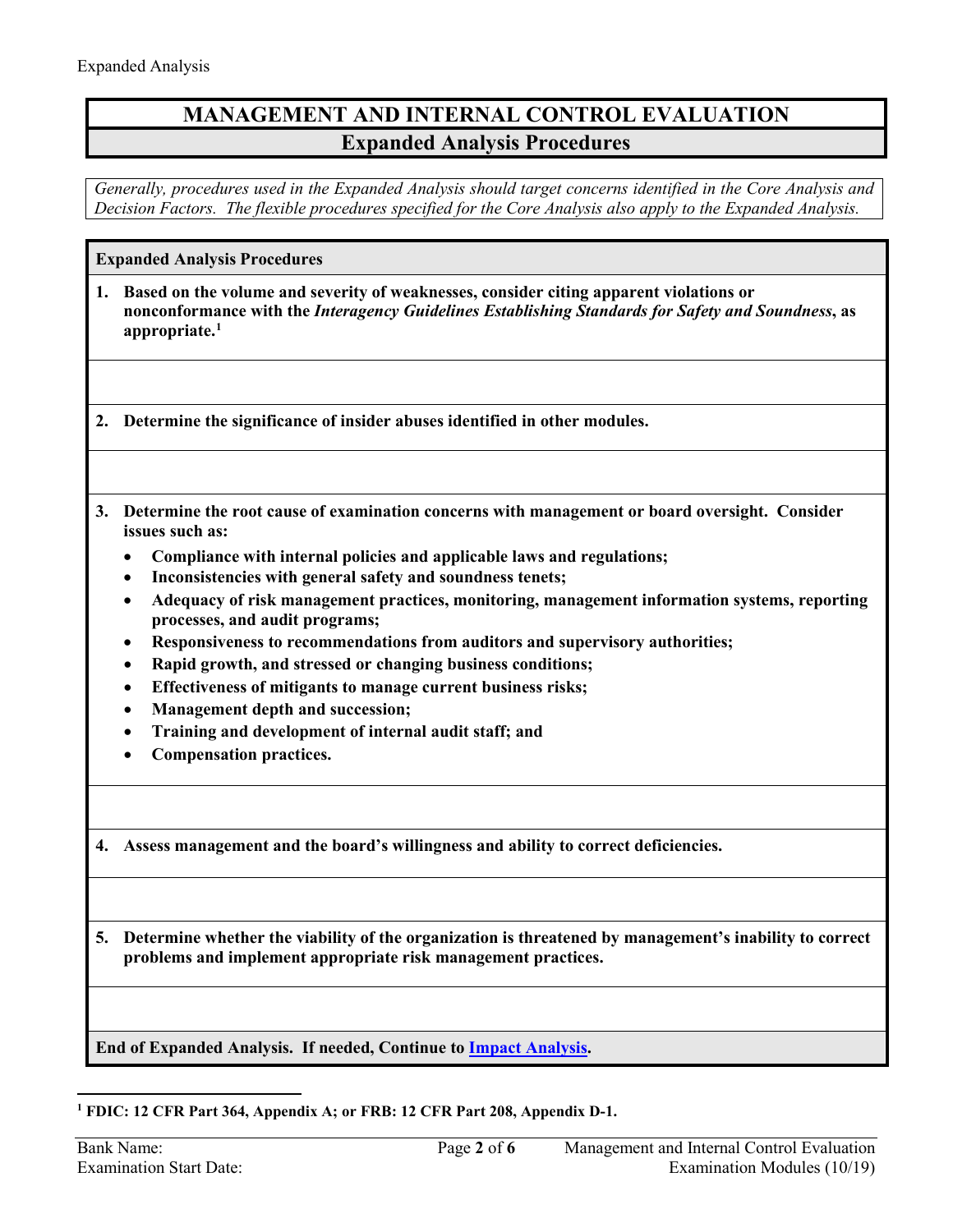Expanded Analysis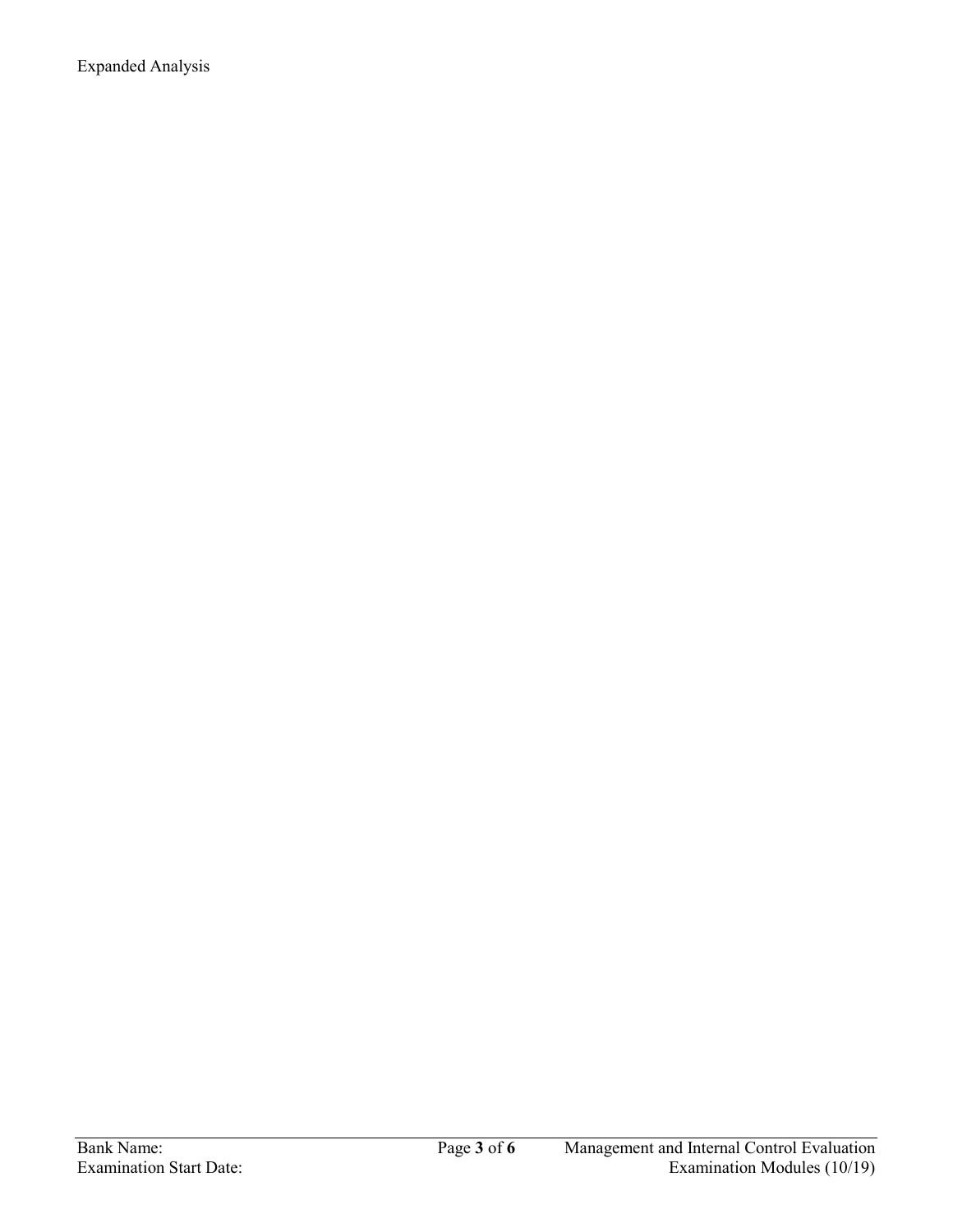# **MANAGEMENT AND INTERNAL CONTROL EVALUATION Impact Analysis Procedures**

*Impact Analysis reviews the impact that deficiencies identified in the Core and Expanded Analysis and Decision Factors have on the bank's overall condition, and directs the examiner to consider possible supervisory options.*

#### <span id="page-3-0"></span>**Impact Analysis Procedures**

- **1. Determine whether management deficiencies or suspicious activities have resulted in or could result in increased asset quality problems, earnings deterioration, reduced capital protection, or undue risk to the bank.**
- **2. Consider whether an informal or formal enforcement action is warranted. Advise the appropriate supervisory officials.[2](#page-3-1)**

**Civil Money Penalties (FDIC)**

- **3. Prepare recommendations for Civil Money Penalties (CMPs), if appropriate.[3](#page-3-2) Complete the CMP matrix for fineable violations, unsafe and unsound practices, or breach of fiduciary duties. The matrix should be prepared whenever an examiner believes that a penalty may be warranted. Consider the thirteen factors outlined in the** *Interagency Policy Regarding the Assessment of Civil Money Penalties.*
- **4. Only consider a CMP recommendation if it meets the gravity test after considering the13 points and when any one of the following criteria is present:**
	- **The bank suffers a substantial financial loss as a result of the violation;**
	- **The violation is willful, flagrant, or otherwise evidences bad faith on the part of the bank or individual involved in the violation;**
	- **An insider (or associate) directly or indirectly involved in the violation materially benefited from the transaction; or**
	- **Previous supervisory actions have not been effective in eliminating or deterring violations.**

**5. For recommended CMPs, follow these procedures:**

- **Consult with the regional office to determine the documentation necessary to support the violation and the CMP recommendation.**
- **Prepare a memorandum to the appropriate regional director addressing the 13 points and specifying the recommendation.**

 $\overline{a}$ 

<span id="page-3-1"></span>**<sup>2</sup> Field office supervisor or regional office.**

<span id="page-3-2"></span>**<sup>3</sup> The Manual of Examination Policies details specific instances in which CMPs may be assessed.**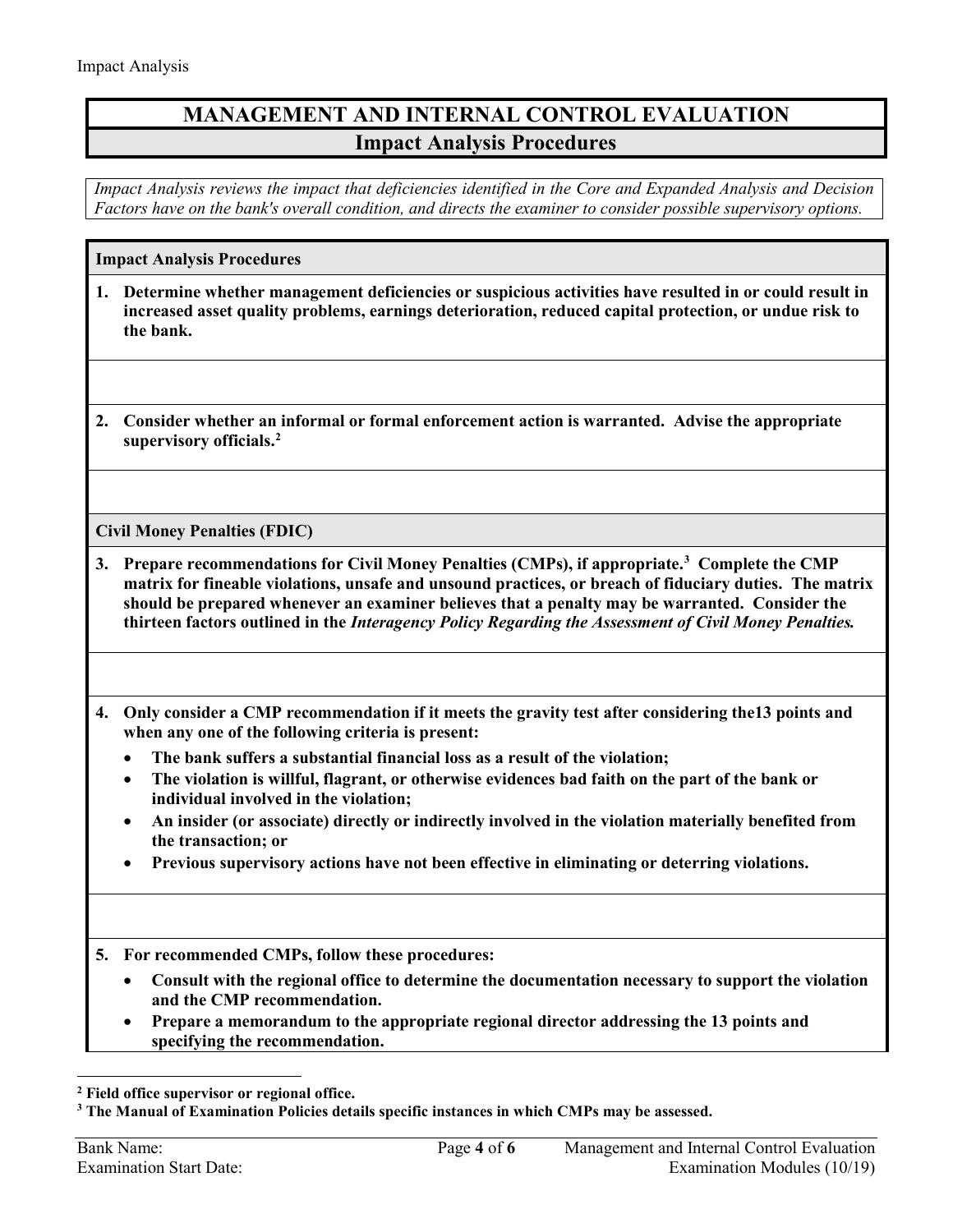- **Include the home mailing addresses for all directors and any other individuals involved in a fineable violation in the confidential pages.**
- **Discuss the violations with management, but do not refer to potential CMPs or to the possible amount of CMPs except in the most serious circumstances and after obtaining regional office approval.[4](#page-4-0)**
- **If the violation involves financial gain to an insider or financial loss to the bank, quantify the amount of loss, if possible. The violation write-up should include the monetary amount and method of calculation, or explain why the amount cannot be determined.**
- **Maintain evidence supporting the violations and retain in field office files separate from the regular exam workpapers.**

**Suspicious Activity Reports**

- **6. Notify the appropriate bank regulatory officials of suspected activities and actions taken.**
- **7. Discuss the possibility of administrative and enforcement actions with executive management and the board of directors. If suspicious activity is discovered, and the Reserve Bank or regional office concurs, examiners should report the discovery of the suspicious activity and any related apparent violations to the bank's board of directors.**
	- **Examiners should present the facts giving rise to the apparent violation, but avoid conclusions of guilt or innocence of any particular individuals.**
	- Remind the board of the regulatory requirements<sup>[5](#page-4-1)</sup> to report apparent violations promptly to law **enforcement agencies and the appropriate supervisory officials.**
- **8. Determine whether management has or will file Suspicious Activity Reports (SARs). [6](#page-4-2)**
- **9. Prepare a SAR if the report submitted by the bank is deemed inadequate or the suspected criminal conduct has not been reported by the bank and the examiner believes it is in the best interest of the agency.[7](#page-4-3)**

 $\overline{a}$ 

<span id="page-4-0"></span>**<sup>4</sup> If CMPs are approved for discussion, limit discussions to the criteria used to determine whether to assess a penalty. Examiners should not discuss penalties regarding Section 8 matters. If questioned, limit discussions to stating that CMPs can be assessed for noncompliance with an order. (FDIC: Only a regional director can determine compliance with a**  Section 8 Order.)<br><sup>5</sup> FRB: 12 CFR 208.62, 211.5(k), 211.24(f), and 225.4(f); FDIC: 12 CFR Part 353.<br><sup>6</sup> Examiners should generally bring apparent criminal activities to management's attention for reporting. In certain

<span id="page-4-2"></span><span id="page-4-1"></span>**situations, it may not be appropriate to notify bank officials.**

<span id="page-4-3"></span>**<sup>7</sup> A SAR prepared and entered into the SAR system by the bank does not prevent examiners from making a more detailed report. SARs should be completed when the examiner obtains evidence to support a belief that a crime has been committed. Do not wait until the examination concludes.**